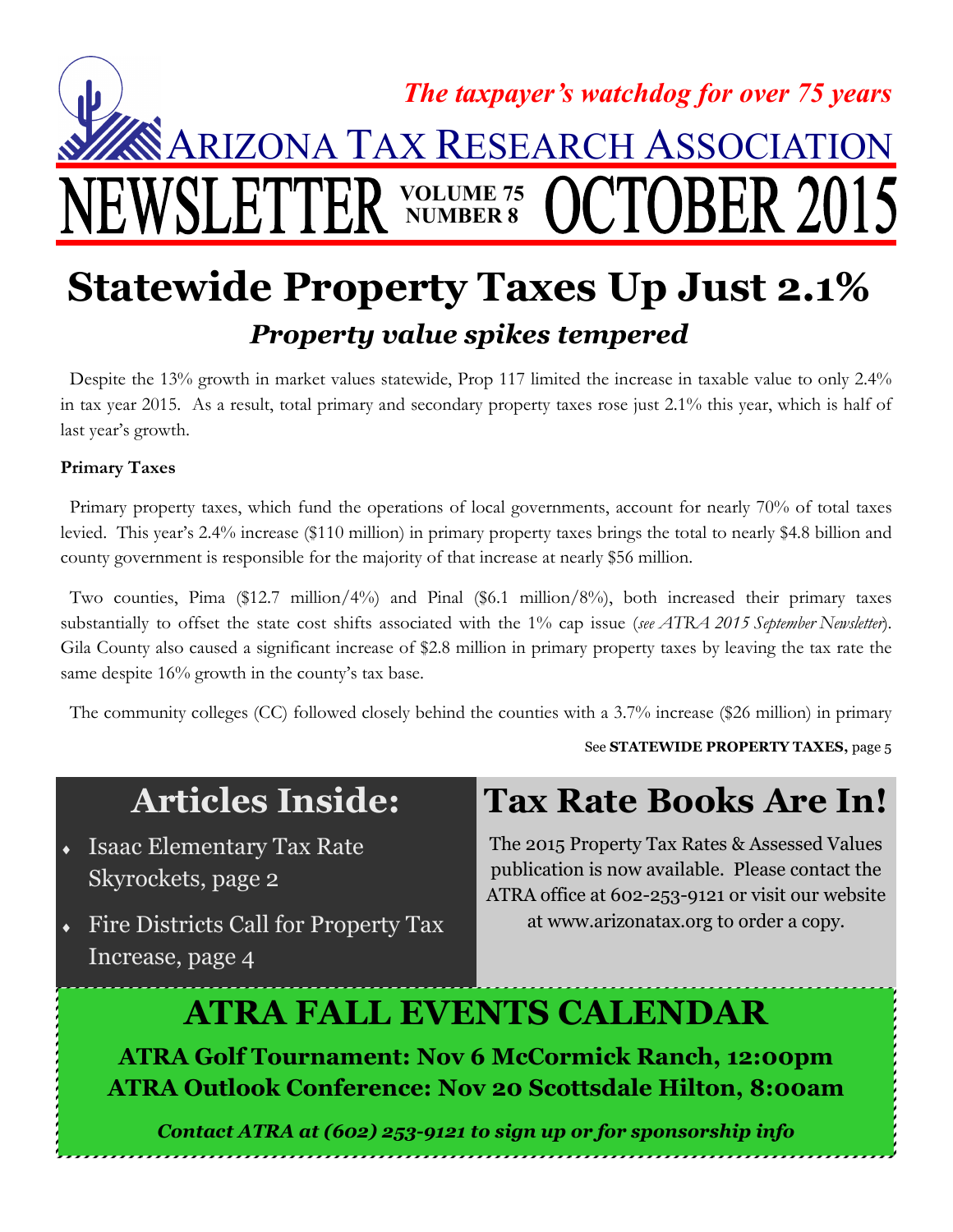# **Isaac Elementary's Tax Rate Soars 146%** *Cash Balance Problem Befuddles Taxpayers*

 Taxpayers in West Phoenix with property in Isaac Elementary were shocked to find their total property tax rates spiked 27% this year. Most of that increase was from a 146% bump in the K-12 primary rate, from \$2.60 to \$6.40. It's all in the primary rate; unrelated to a bond or an override. The district's overall budget remained nearly the same as last year. The reason is complex and concerning.

 The County School Superintendents office publishes a tax rate calculation worksheet which shows the problem. The district had previously been treating lines of credit as cash on hand which was artificially keeping their primary rate low for several years. Cash on hand will reduce the local property tax rate of a school district.

 The last time the district levied enough to match their budgetary need was FY 2011. They under levied from 2012 to 2015, putting them in a significant deficit which their local property taxpayers will now cover with interest.

The FY 2016 K-12 qualifying tax rate (QTR) is \$2.0977, which is the rate state law formulaically expects the local

property taxpayer to contribute for elementary districts. Isaac's rate is fully \$4.50 higher than contemplated by state law.

 Isaac Elementary is a district whose rate will unfortunately be significantly higher than the QTR because their school board chooses each year to levy for Deseg/OCR outside of their normal budget, which is levied on top of the QTR. The extra \$5 million they levy each year costs local taxpayers roughly \$4.20 per \$100 of assessed value in property taxes- all on top of the QTR. The extra \$5 million gives the district roughly \$735 more per pupil. Neighboring districts such as Osborn, Fowler, Riverside, Murphy and Alhambra Elementary do not have access to the Deseg/OCR levy.

The dominant reason for a tax increase... is the primary school tax rate rose because of a change in the district's cash balance position.

 The dominant reason for a tax increase in many jurisdictions this year is the primary school tax rate rose because of a change in the district's cash balance position. The complexity that may drive year-to-year changes in K-12 primary property tax rates is one of the least understood elements of Arizona public finance.

 A school district's secondary property tax rate is rather simple: it pays for voter approved bonds and overrides. The rate was advertised to the public and will fluctuate with changes in district assessed value. The levied amounts, which will also vary from year to year, cover the cost of the override and the annual debt service for the bonds.

 Isaac Elementary certainly isn't the only district to under levy and cause a massive rate correction. Gilbert Unified under levied at least \$15 million in FY 2012 and has been slowly crawling out of a deficit ever since with

| <b>ARIZONA TAX RESEARCH ASSOCIATION</b> |
|-----------------------------------------|
|                                         |
|                                         |
|                                         |
| Sean McCarthySenior Research Analyst    |
| Kathleen FarnsworthOffice Manager       |

**2**

**Published by the Arizona Tax Research Association, a nonprofit organization whose purpose is to promote efficient and effective use of tax dollars through sound fiscal policies. Permission to reprint is granted to all publications giving appropriate credit to the Arizona Tax Research Association.**  **1814 W. Washington Street Phoenix, Arizona 85007 (602) 253-9121** 

**www.arizonatax.org**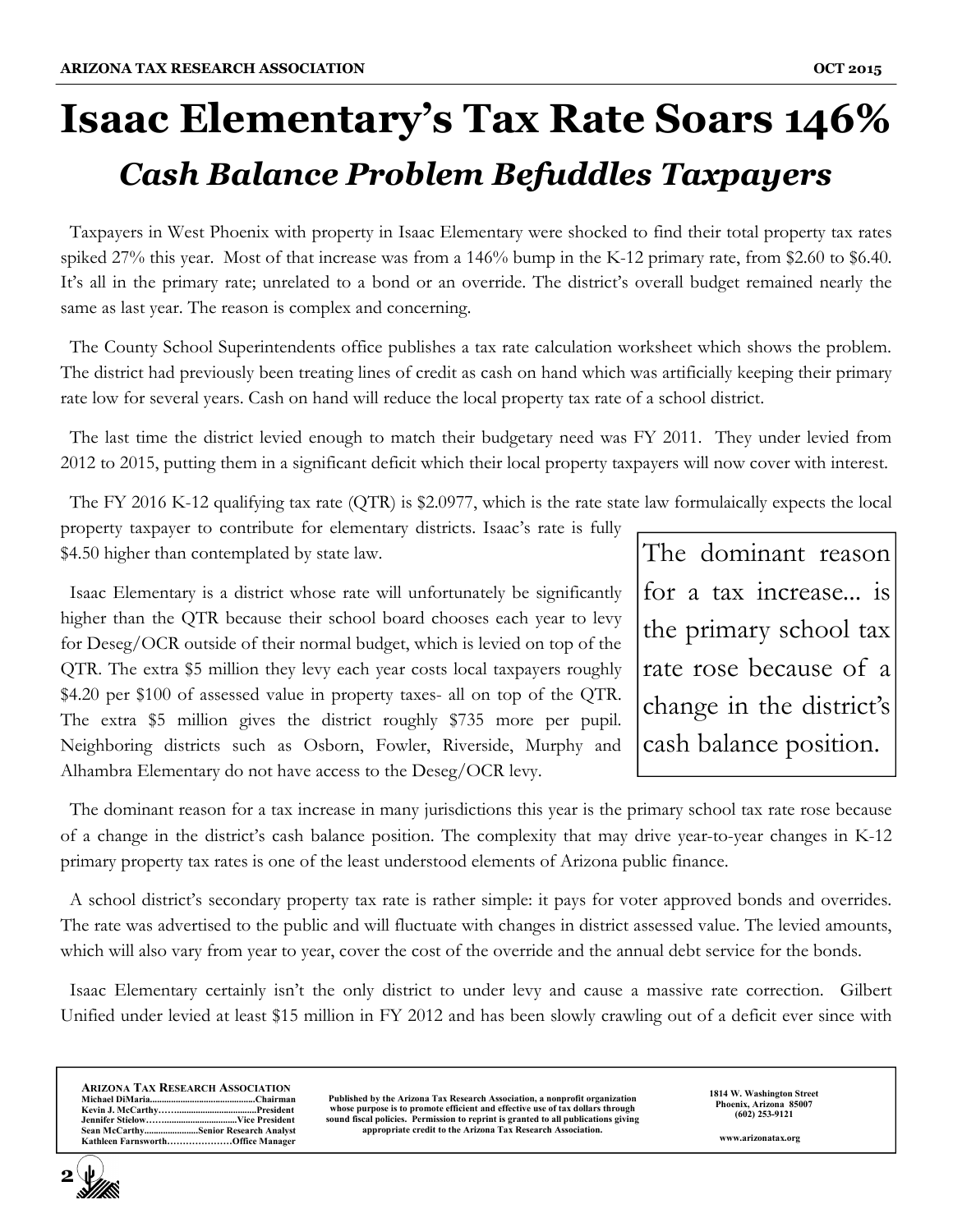above average primary rates. It's worth mentioning that many primary rates this year decreased because of an increase in the districts cash balance situation.

 The key policy problem is trying to ascertain the exact cash balance position of a district, which they certify in writing to the County School Superintendent on June 30 each year. That cash balance amount less encumbrances will offset their budget year primary tax rate. A district can spend into their budget authorization regardless of whether they levied enough because the district can access debt, which is intended to be short term only but in practice, is not.

 A major part of the ongoing K-12 education finance discussions is how to manage property tax rates for school districts and how to level the playing field for taxpayers. Lawmakers will need to find a mechanism to avoid the rate spikes occurring as a result of cash mismanagement.

-Sean McCarthy

| Maricopa County School District |                                |  |  |  |  |
|---------------------------------|--------------------------------|--|--|--|--|
|                                 | Rate Increase from Cash Change |  |  |  |  |
| Aguila Elementary               | $11\%$                         |  |  |  |  |
| Alhambra Elementary             | 16%                            |  |  |  |  |
| Avondale Elementary             | 13%                            |  |  |  |  |
| Balsz Elementary                | $9\%$                          |  |  |  |  |
| Creighton Elementary            | 13%                            |  |  |  |  |
| Isaac Elementary                | 146%                           |  |  |  |  |
| Morristown Elementary           | 68%                            |  |  |  |  |
| Murphy Elementary               | 119%                           |  |  |  |  |
| Palo Verde Elementary           | 23%                            |  |  |  |  |
| Peoria Unified                  | $11\%$                         |  |  |  |  |
| Phoenix Elementary              | $8\%$                          |  |  |  |  |
| Riverside Elementary            | 18%                            |  |  |  |  |
| Union Elementary                | $39\%$                         |  |  |  |  |

## **Governor Appoints Sean McCarthy School Facilities Board Chairman**

 Over the summer, Governor Ducey appointed ATRA Senior Research Analyst Sean McCarthy to the School Facilities Board. State law calls for the board to include "one private citizen who represents an organization of taxpayers." McCarthy replaces ATRA Vice President Jennifer Stielow on the board. This October, Governor Ducey appointed McCarthy the Chairman of the nine-member board, which is charged with spending legislatively appropriated dollars for capital projects in school districts. The School Facilities Board expends roughly \$16 million per year in Building Renewal Grants plus supplemental funding when appropriated (\$10.1 million in FY 2015). It also grants funding for emergency deficiency corrections. The Board is also charged with new school facilities for qualifying districts.



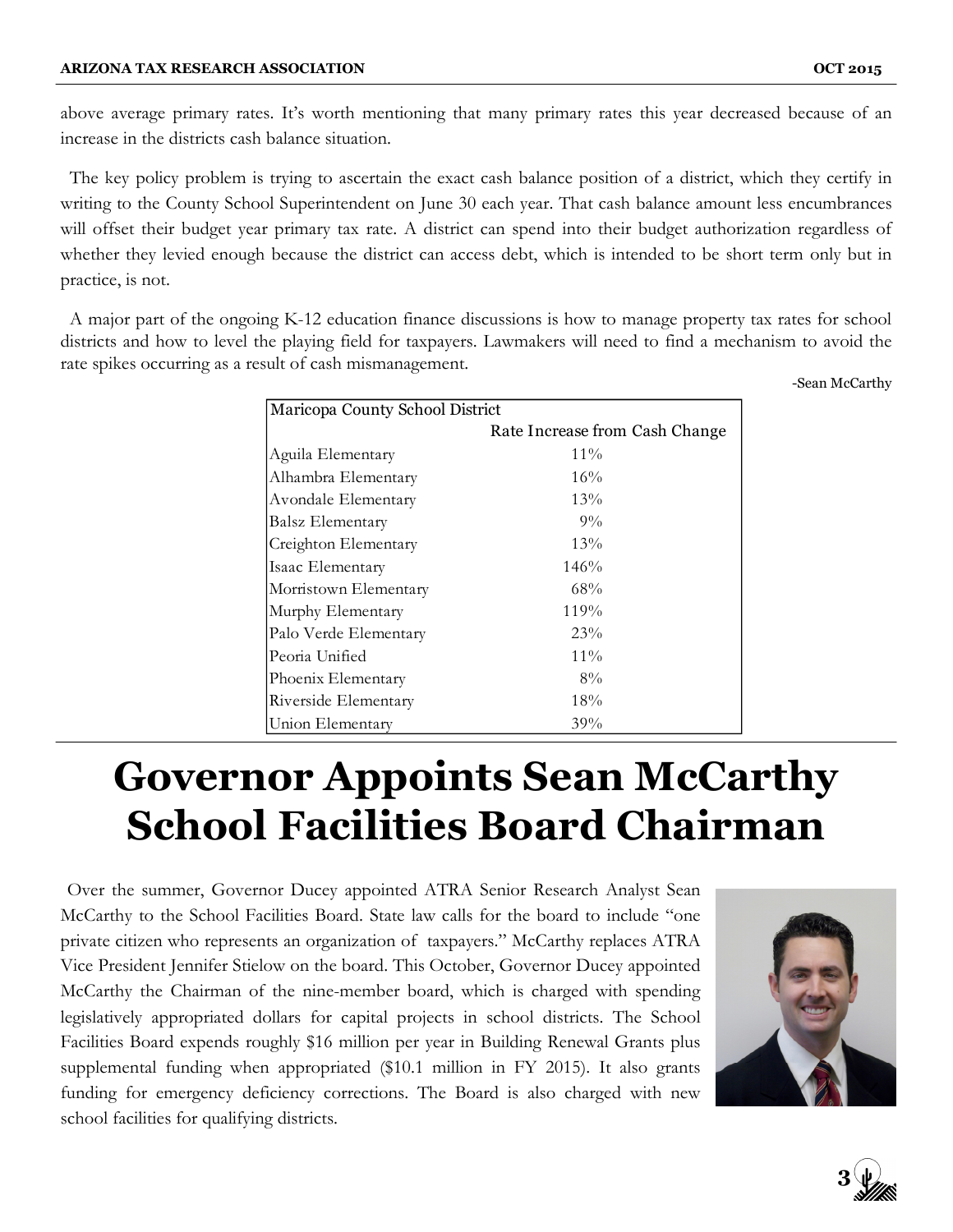## **Fire Districts Seek Tax Increase**  *Officially Request Unlimited Taxing Authority*

 The dramatic growth in fire district levies leading up to the Great Recession was unprecedented. Property values doubled between 2005 and 2009 and most fire districts failed to reduce tax rates to offset the increased values. During that time, tax rates dropped only 5.6%, causing an astounding 80% increase in property taxes. The failure of fire districts to adjust rates downward when values surged was the impetus that led the Legislature to enact levy limits on fire districts and the Legislature should reject any recommendation by the fire districts that exposes taxpayers to massive tax increases in the future.

 In the year leading up to the peak in 2009, fire district levies grew 20% as a result of the districts leaving their tax rates virtually unchanged despite 28% growth in values. That year, there were approximately six districts that levied up to the \$3.25 tax rate cap. With the dramatic value growth realized during the years leading up to the Recession, the fire districts had the perfect opportunity to reduce their tax rates and create future rate capacity; however, that was not at all the case. For example, the average tax rate dropped only 11 cents (5.6%) despite the twofold growth in property values between 2005 and 2009.

 The massive tax increases inflicted on taxpayers by the districts prompted the ATRA-backed legislation in 2009 that imposed levy limits on fire districts. After much debate, ATRA and fire district representatives came to a compromise agreement to limit fire district levies to 8% plus the value associated with annexations while maintaining the \$3.25 tax rate cap. Additionally and at the request of the fire districts, the Legislature authorized the districts to seek voter approval for either a permanent tax override within the \$3.25 rate cap or a five-year override to exceed the rate cap but remain subject to a 5% annual levy limit, which would be restricted to districts that experience a 20% decrease in taxable value over two consecutive years. In 2012, the Legislature removed the voter approval requirement for districts that experienced a decline of 25% or more in value since 2008 to exceed the \$3.25 rate cap, up to a maximum of \$3.75, for tax years 2012 and 2013 only.

 Over the years, ATRA has worked with the fire districts on various legislative proposals that increased their taxing capacity. In 1992, ATRA worked together with the districts to reform the Fire District Assistance Tax (FDAT), which set the distribution at 20% of the local district levy (rather than the budget) and capped the maximum distribution at \$300,000. Additionally, the measure increased the local tax rate cap from \$2.60 to \$3.00. In 2005, the rate cap was increased again to the current rate cap of \$3.25. In 2011, ATRA and the districts worked together again to address an inequity in the FDAT that was prompted by a merger between three districts in Tucson. At that time, districts that merged were held harmless from the \$300,000 FDAT cap and these three districts used that provision to maximize their distribution to \$900,000 in the first year of the merger. The action of those districts prompted the Legislature to remove the hold harmless provision for all districts to prevent similar abuse in the future. Additionally, the FDAT cap was increased to \$400,000.

 Following the crash in the real estate market, statewide full cash values (FCV) were nearly identical to statewide LPV. That scenario provided a unique opportunity to move from a dual valuation tax system that taxed both the

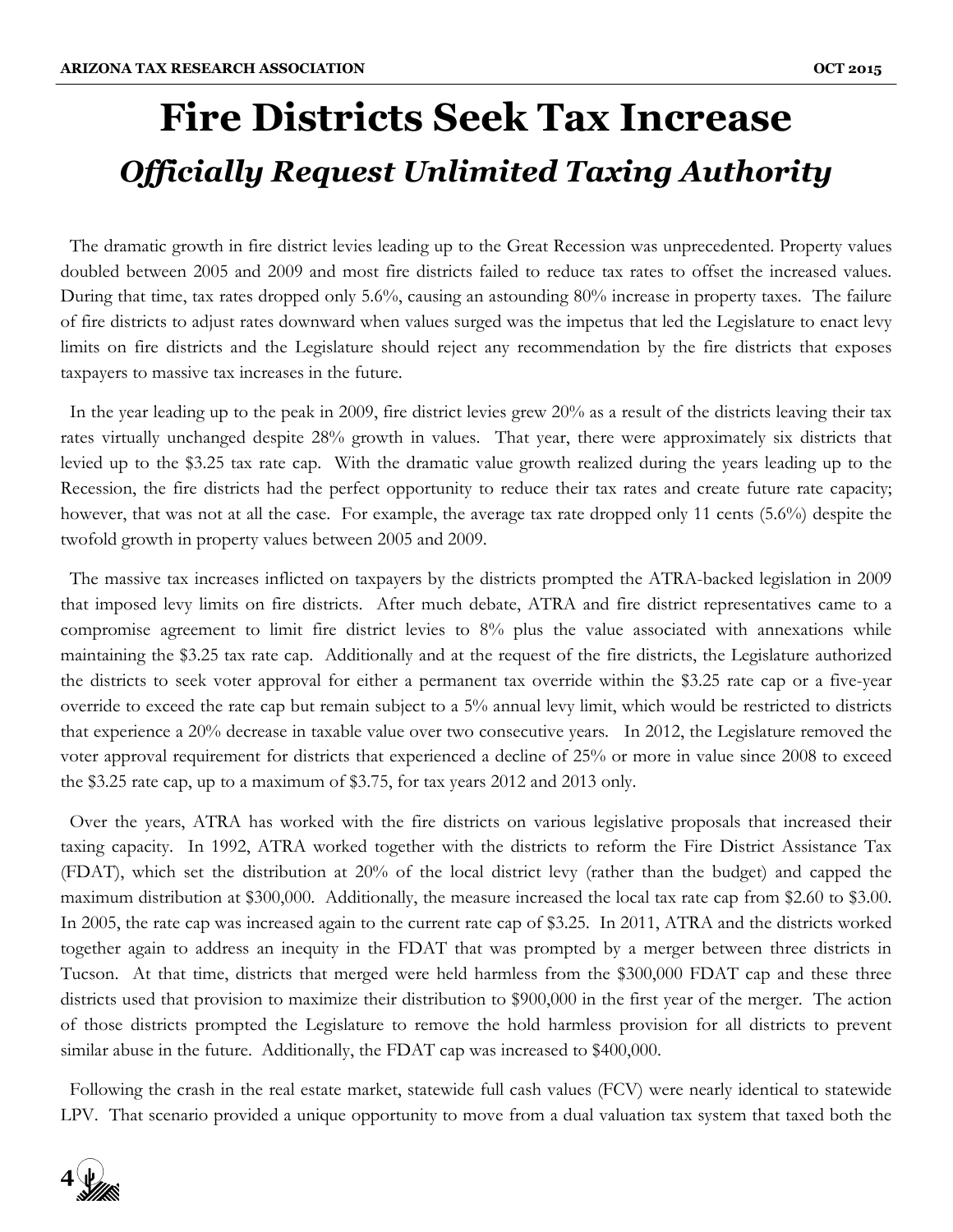FCV and LPV to a single taxable value. In 2012, voters overwhelmingly passed the ATRA-backed measure that the Legislature referred to the ballot under Prop 117 that made the LPV the only taxable value and limited its annual growth to 5%. The property valuation limit implemented under Prop 117, along with the combination of levy limits and rate cap on fire districts, were designed to prevent districts from imposing dramatic tax increases on taxpayers similar to those prior to the Recession.

 The recent decline in values have prevented many of the districts, particularly those at the rate cap, from implementing substantial tax increases. For instance, between 2010 and 2015, the tax base for fire districts dropped 26%. In response, the average tax rate for fire districts increased 50 cents to \$2.40, yet levies still dropped 3.3%. Consequently, as a result of the recent increase in tax rates combined with failure of the districts to adjust rates when times were good, nearly one-third of the fire districts are now at the \$3.25 rate cap.

 During the 2015 legislative session, the Arizona Fire District Association (AFDA) proposed legislation that would expand the use of the temporary override to all districts without regard to a reduction in the tax base, in addition to extending the temporary override to eight years without an annual levy limit. ATRA opposed the measure and the bill was ultimately held in the House Ways & Means Committee. As often happens when bills fail, the Legislature created a joint legislative study committee to study the level of fire safety services provided to rural areas, the taxation levels in various counties, and the frequency of mergers and consolidations in rural areas.

 The study committee met for the first time in October, in which several of the fire districts provided testimony regarding their current fiscal situations. Many questions were raised as a result of that testimony, such as why the districts neglected to reduce taxes during the real estate boom, how much cash the districts currently hold in reserves, and what kind of efficiency measures were taken by the districts over the last several years. At the conclusion of the meeting, the districts were unified in their recommendations to remove both the \$3.25 local tax rate cap and the \$400,000 cap on FDAT distributions. The committee is expected to meet again in November.

-Jennifer Stielow

| Statewide Totals | 2005 | 2006  | 2007               | 2008 | 2009 | <b>2010</b> | 2011  | 2012          | 2013  | 2014 | 2015 |
|------------------|------|-------|--------------------|------|------|-------------|-------|---------------|-------|------|------|
| <b>NAV</b>       | - 1% | 15%   | ገገዔ<br>والمتواصل   | 20%  | 2%   | -8%         | 15%   | $-9%$         | $-7%$ | 1%   | 1%   |
| <b>RATES</b>     | 4%   | $2\%$ | 40t<br>-470        | -2%  | - 2% | 0%          | 7%    | 7%            | 5%    | 2%   | 2%   |
| <b>LEVES</b>     | - 3% | 18%   | <b>TIEG</b><br>. . | 20%  | 2%   | 2%          | $7\%$ | 700<br>-2. 10 | 0%    | 4%   | 2%   |

### **STATEWIDE PROPERTY TAXES,** *Continued from Page 1*

taxes. Pinal CC led the way with an overwhelming increase of 23.5% (\$9 million). Like Pima and Pinal Counties, Pinal CC is also subject to the state cost shifts associated with the 1% cap issue (Pima CC is not likely impacted by the 1% cap penalty). Yuma/La Paz CC decided to levy their maximum allowable levy, resulting in an increase of 9% (\$2 million).

 Arizona's cities increased primary taxes this year by 2.9% (\$8.4 million). By increasing its tax rate from \$2.49 to \$3.69, the town of Clifton increased taxes 50% (\$131,326) to \$395,000. The City of Yuma increased taxes 12.4% (\$1.2 million) as a result of increasing its tax rate 24 cents. The City of Tucson increased its primary tax rate 5

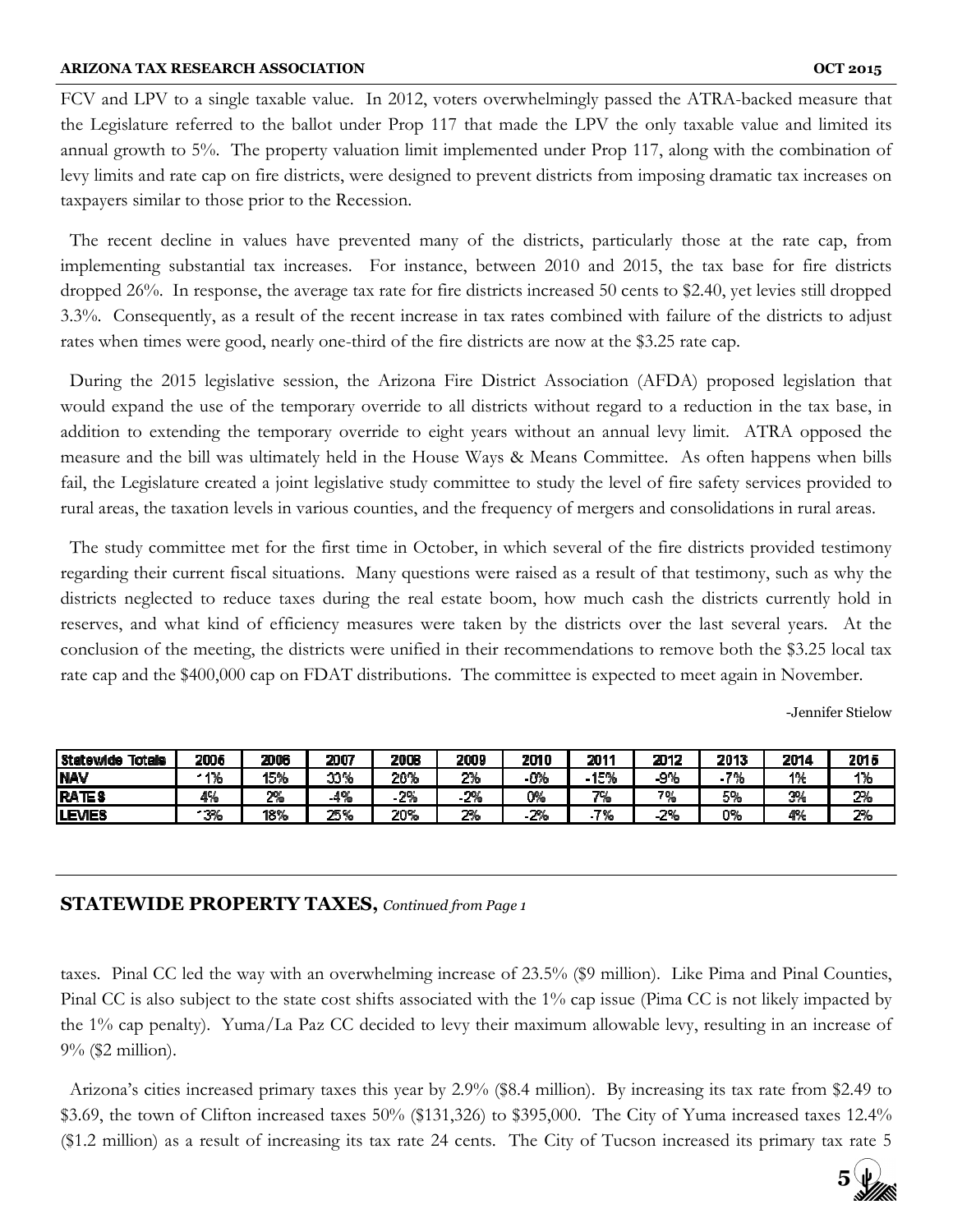| <b>Jurisdiction</b> | <b>Tax Year</b><br>2005 | <b>Tax Year</b><br>2014 | <b>Tax Year</b><br>2015 | 1-vr<br>Change | $10-yr$<br>Change |
|---------------------|-------------------------|-------------------------|-------------------------|----------------|-------------------|
| <b>State</b>        | \$229,726,774           | \$315,410,700           | \$321,563,137           | 2.0%           | 40.0%             |
| Counties            | \$799,358,200           | \$1,023,628,616         | \$1,079,509,657         | 5.5%           | 35.0%             |
| <b>Cities</b>       | \$179,753,814           | \$286,858,146           | \$295,227,397           | 2.9%           | 64.2%             |
| Comm. Colleges      | \$453,880,949           | \$709,009,453           | \$735,448,917           | 3.7%           | 62.0%             |
| Schools             | \$1,931,610,896         | \$2,349,614,013         | \$2,362,930,895         | 0.6%           | 22.3%             |
| Other               | \$0                     | \$0                     | \$0                     |                |                   |
| <b>TOTAL</b>        | \$3,594,330,633         | \$4,684,520,928         | \$4,794,680,003         | 2.4%           | 33.4%             |

#### **PRIMARY LEVIES**

cents, thereby increasing taxes 11% or \$11.7 million.

 Primary levies for K-12 schools increased 0.6% (\$13.3 million) this year to \$2.4 billion although the Qualifying Tax Rate (QTR) decreased slightly due to the Legislature's adherence to truth-in-taxation (TNT). TNT requires an adjustment to the primary tax rate to offset any change in value. Since its enactment in 1998, the Legislature has consistently applied the TNT law to the two major property tax rates it controls, the QTR and the state equalization tax rate (SETR), both of which fund Arizona's education system (*see the Isaac Elementary article on page 2*).

 State levies grew 2% (\$6.2 million) this year to \$321.6 million. The SETR was adjusted for TNT by the Legislature, and as a result, dropped 0.5%. Additionally, some school districts that receive no state aid are required to levy a Minimum QTR, which is based on a statutory calculation. Although both the SETR and the MQTR provide funding for schools, the levies are set by the Legislature and therefore fall under the category of state levies. The 4.8% growth in MQTR levies this year was offset by the reduction in the SETR, which resulted in a net increase in school funding.

#### **Secondary Taxes**

**SECONDARY LEVIES**

 Secondary taxes, which are levied to fund voter-approved bonds and overrides, as well as special taxing districts, grew by 1.6% (\$35.4 million) in 2015. However, the total increase would actually be lower if it wasn't for the 10.7% (\$47 million) increase in the "other" category, which includes special taxing district levies for fire districts, countywide special taxing districts, and the like. The \$47 million increase in this category was largely the result of Prop 480, in which voters approved \$935 million in bonds for the Maricopa County Special Health Care District. As a result, the district levied an additional \$37 million this year to fund the first year debt service payment. Fire districts made up the remaining increase in "other" levies, amounting to a total increase of \$5.5 million.

| <u>JLUUNDANI LLYILJ</u> |                         |                         |                         |                          |                   |  |  |  |
|-------------------------|-------------------------|-------------------------|-------------------------|--------------------------|-------------------|--|--|--|
| <b>Jurisdiction</b>     | <b>Tax Year</b><br>2005 | <b>Tax Year</b><br>2014 | <b>Tax Year</b><br>2015 | 1-yr<br>Change           | $10-yr$<br>Change |  |  |  |
| <b>State</b>            | \$0                     | \$0                     | \$0                     | $\overline{\phantom{a}}$ |                   |  |  |  |
| Counties                | \$214,148,549           | \$254,591,524           | \$265,097,178           | 4.1%                     | 23.8%             |  |  |  |
| <b>Cities</b>           | \$260,387,742           | \$275,257,795           | \$276,856,885           | 0.6%                     | 6.3%              |  |  |  |
| Comm. Colleges          | \$73,801,560            | \$104,207,057           | \$101,310,698           | $-2.8%$                  | 37.3%             |  |  |  |
| Schools                 | \$1,010,037,991         | \$1,100,067,054         | \$1,079,354,765         | $-1.9%$                  | $6.9\%$           |  |  |  |
| Other                   | \$275,866,538           | \$438,124,969           | \$485,030,182           | 10.7%                    | 75.8%             |  |  |  |
| <b>TOTAL</b>            | \$1,834,242,380         | \$2,172,248,399         | \$2,207,649,708         | 1.6%                     | 20.4%             |  |  |  |
| $6\psi$                 |                         |                         |                         |                          |                   |  |  |  |